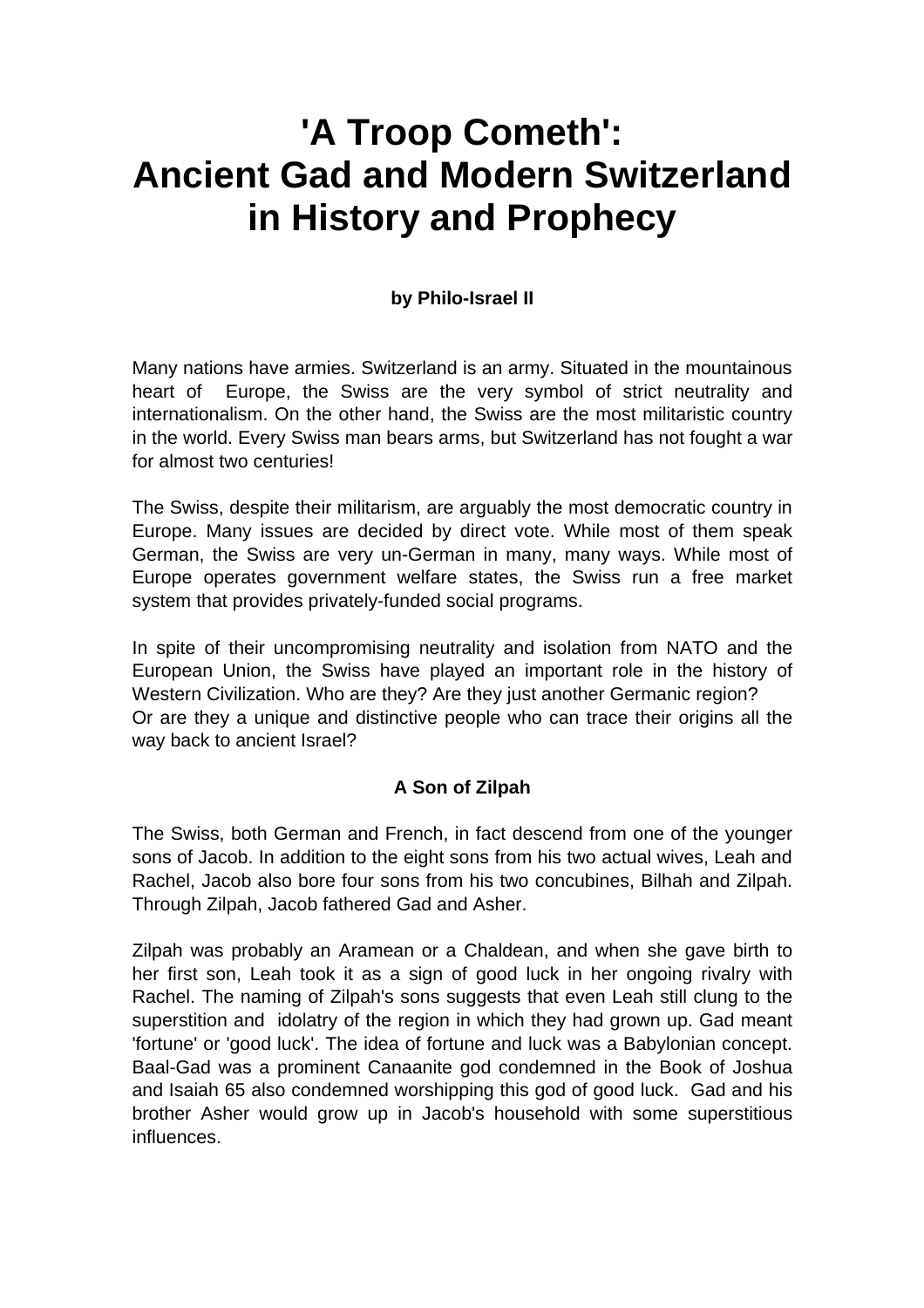Little is known of them from Genesis. Asher seems to have been easy-going, and hedonistic. His brother Gad was to be the opposite. Gad was a fighter.

Like his half-brothers Dan and Simeon he was pugnacious. Gad was not tolerant like Zebulun friendly or easy-going like Issachar. The term Gad also means a troop, but not I the sense of a disciplined Assyrian-style professional army. Gad has more the sense of a band of mercenaries or a citizen militia!

Gad was a tough, stern individual. He would have what people today would describe as a 'lion' like personality as opposed to an otter or a beaver. , In 'The Testament of Gad' the dying patriarch recalls how he ' was valiant in keeping the flocks' and often killed wild beasts with his bare hands. He looked upon Joseph as 'tender' and his father's favorite. When Gad and his brothers ate a dying lamb, self-righteous Joseph 'snitched' on Gad accusing him of embezzling the flock. Gad was punished and came to hate Joseph. To Gad, Joseph was a preachy, spoiled 'goody-goody'.

Gad, like Simeon was a leading party in wanting to kill him. Gad and Judah sold Joseph into slavery and then pocketed ten of the thirty pieces of gold. Gad later confessed his greed as well as his envy to his own children:' through my covetousness I was fully bent on his [Joseph's] destruction.' (1-2) Gad also warned his growing tribe against self-righteousness. One could keep the laws of God, but if one had a spirit of hatred and envy , such law-keeping was worthless. (3-5). At the end of their lives he and Joseph had forgiven one another, but the patriarch warned his children never to give into hatred or envy. Jacob/Israel, meanwhile, prophesied that Gad, like Judah and Benjamin, would have a warlike history.

## **The Tribe of Gad**

Adam Clarke commenting upon Genesis 49 :19 says Gad would face 'frequent disturbances' but that he would have a 'hostile, warlike disposition, that would always lead them to repel every aggression.' Jamieson, Fawcett and Brown wrote that Gad 'should be often attacked and wasted by hostile powers on their borders.But they were generally victorious in the close of their wars.'

The Gadites left Egypt during the Exodus. Gad associated with Reuben and Simeon and camped and marched with them. When they were in the wilderness, the Gadites strongly supported the rebellion of Korah and the Reubenites Dathan and Abiram against Moses. This said that authority resided not with Moses but with the entire congregation. The Gadite sympathy with the Reubenite cause suggested strong democratic tendencies.

The history of ancient Gad continued to be entwined with Reuben and the Gileadite half-tribe of Manasseh. All of these were herdsmen and cattle -raisers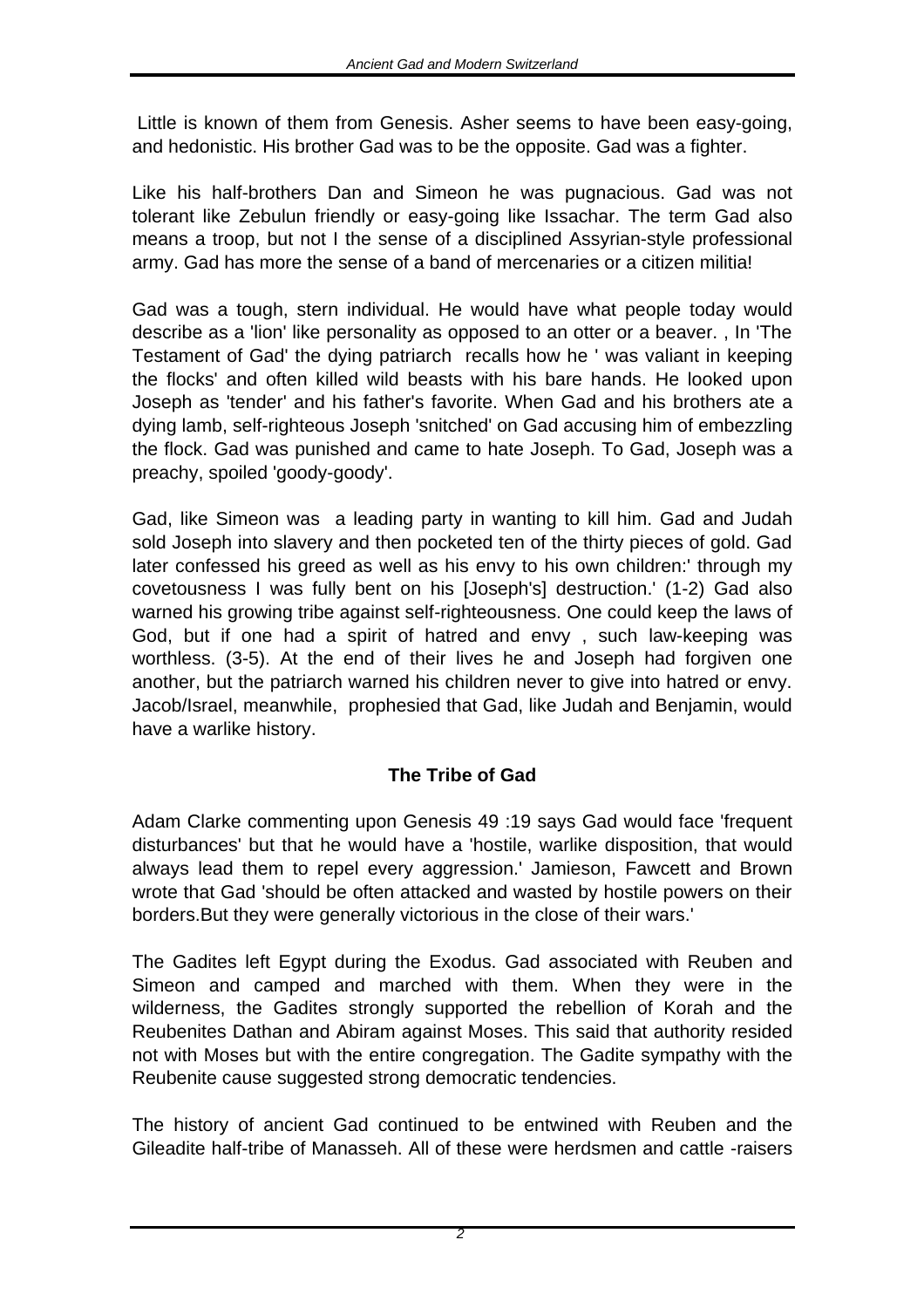and were given permission by Moses to settle on the eastern side of the Jordan. Gad's chosen territory included a very mountainous region.

The Gadites crossed the Jordan to help Joshua conquer the rest of the Promised Land but then returned to the mountains and pastures of Gilead. The named Gilead means 'hills of rock'. The tribe was likely untouched by the early punishments against Israel meted out by Cushan-Rishathaim of Aram and Eglon of Moab. When Deborah and Barak fought against the Canaanites shortly after 1200 BC, Gad remained neutral. Reuben debated joining Israel, but Gad did not even consider intervention. This policy of neutrality continued in the days of Gideon when the city of Succoth refused to help him in the war on Midianite terrorism. In the days of Jephthah the Ammonites overran Gad's territory but they were eventually defeated.

In Deuteronomy 33: 20-21 Moses prophesied that Gad would be enlarged.

According to Adam Clarke this could refer to deliverance out of distress (Ps. 4:1). The victories of Jephthah began this and after these victories the tribe began to expand. Gadites spread into the territory of the Arabs and even among the Manassites east of the Jordan.

The tribe developed a reputation for warlike prowess. They were described as dwelling like lions. According to JFB 'the epithet of lion or lion- like was applied to this tribe from their fierce and warlike disposition.' In I Chr. 12:8 they are described as swift as deer upon the mountains. No king or prince could stand against them. Matthew Henry added that Gad 'would be a valiant and victorious tribe, [which] would, if let alone, dwell secure and fearless as a lion; but, if provoked, would, like a lion, tear the arm with the crown of the head; that is, would pull in pieces all that stood in his way, both the arm (that is, the strength) and the crown of the head (that is, the policy and authority) of his enemies.'

The quality of the Gadites as fighters appears in I Sam.22.After the death of King Saul the tribe as a whole supported his son Ish-Bosheth. A few Gadite volunteers , though, swam the Jordan to hire themselves out to David.

Matthew Henry describes these Gadites as 'able-bodied men, men of incredible swiftness.as the roes upon the mountains, so that no man could escape from them.' No one could outfight them, because the Gadites were disciplined and well-trained. Obviously the Gadites were a very militaristic people. The eleven who joined David were, according to Henry, ; officers of the militia in their own tribe.

## **The Exile of Gad**

The Gadites became part of the House of Israel when Jeroboam revolted from the House of David around 930 BC. It is possible that the Prophet Elijah came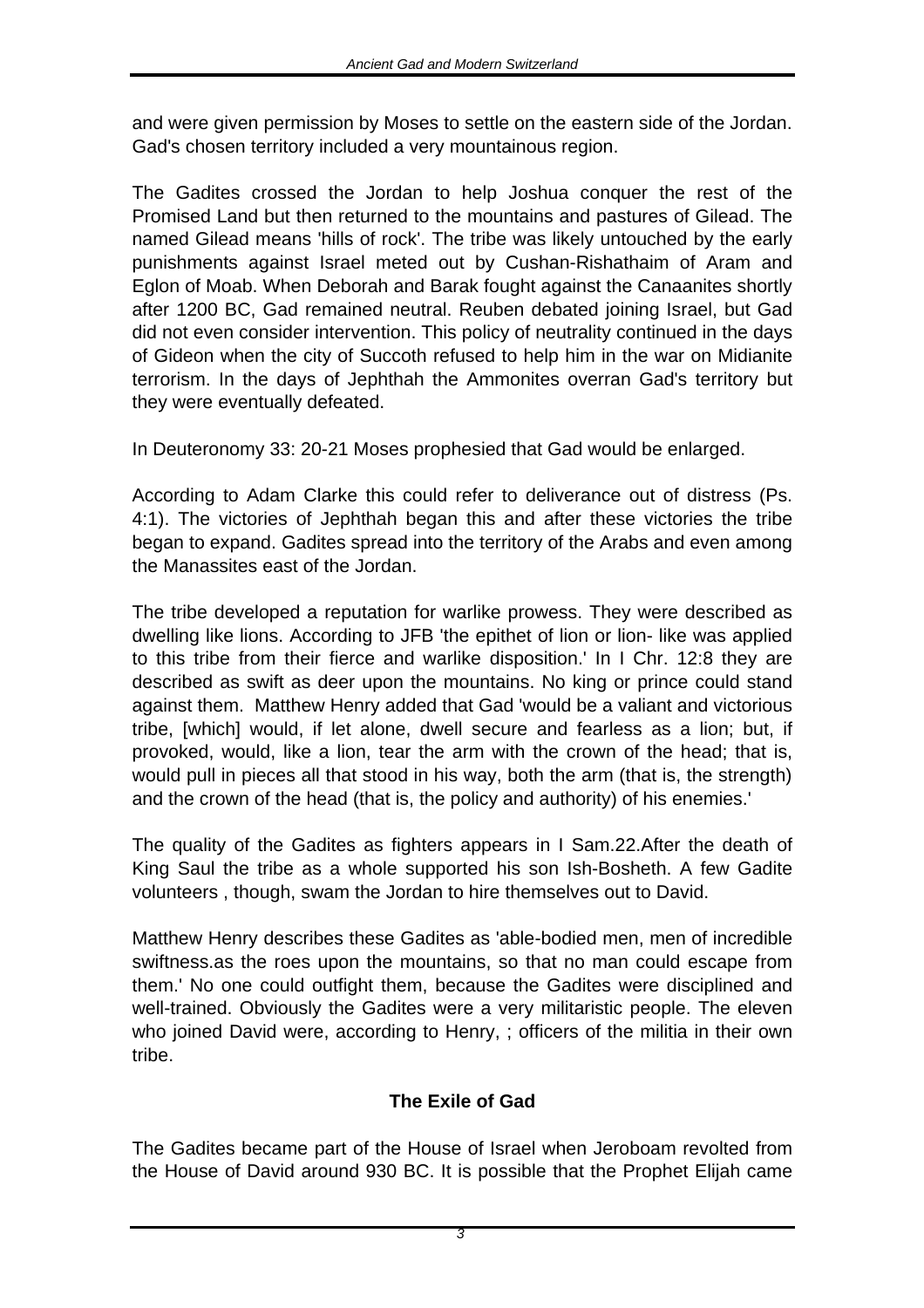from Gad or Eastern Manasseh. The Gadites must have suffered terribly when the Arameans later overran Bashan and Gilead until Jehoahaz and Jeroboam II liberated the territory. The Gadites probably supported Pekah's anti-Assyrian coup in 734 BC. The following year Tiglath -Pileser III overran their territory and took the entire population , along with the Reubenites and Eastern Manassites to the Habor region in eastern Syria. The land of Gad was so depopulated that the Ammonites (Jordanians today) moved into their towns (Jeremiah 49:1). Some were later settled in Assyria and Media.

Many of the Gadites would be part of the great Cimmerian and Celtic migration that founded the Hallstatt and La Tene cultures in Gaul. The bulk of the inhabitants of what is now Switzerland came from the Celtic tribe of the Helvetii. According to Sharon Turner , the name meant "Jutes of the Hills'. A branch of the Helvetii , called the Tigurini, allied themselves with the Cimbri then living in Denmark. This suggests the Helvetii were closely linked to the Celtic tribes that settled near the North Sea and Baltic.

The Helvetii numbered 390.000 . In the days of Julius Caesar all of them tried to settle on the west coast of Gaul but the Roman legions drove them back to the Alps and they were then conquered by Augustus. Helvetia and Rhaetia became Roman provinces until around AD 400. The territories were then invaded by two Germanic tribes. The Alemanni 'All the Men' were a federation of tribes living in southern Germany. Many of these were Israelites that had been living with the Assyrians and had fled west with the Assyrian army when Nineveh fell in 612 BC. It is an interesting coincidence ? that the city of Aleppo in Syria was called Alman.

The Burgundians came from the Baltic island of Bornholm, part of an earlier Israelite migration from the east into Scandinavia. The Alemanni moved into central and eastern Helvetia and merged with the Helvetians. Their German dialect became the basis for the Schweezer Tuetsch spoken in the region today. Parts of Baden, Alsace , and Vorarlberg in western Austria are also of Alemannish and presumably Gadite descent. The Burgundians settled around Lyon and Geneva but eventually became French, not German speaking.

## **The Swiss Revolt**

The Swiss, both Helvetian and Alemannic became part of the Frankish Kingdom which revived the Roman Empire after Charlemagne and then passed to the domain of Lotharingia . They were then absorbed into the Holy Roman Empire of Otto the Great and the medieval German Kaisers. When Frederick II died in 1254, the Empire had no ruler until 1273. Rudolf of Habsburg, who lived in a castle in Aargau in Switzerland became the Archduke of Austria and Holy Roman Emperor in 1273. The Swiss were now part of the Habsburg domain. The Habsburgs saw themselves as a family of destiny. They would come to believe they would give birth to a future King of Rome who would rule the world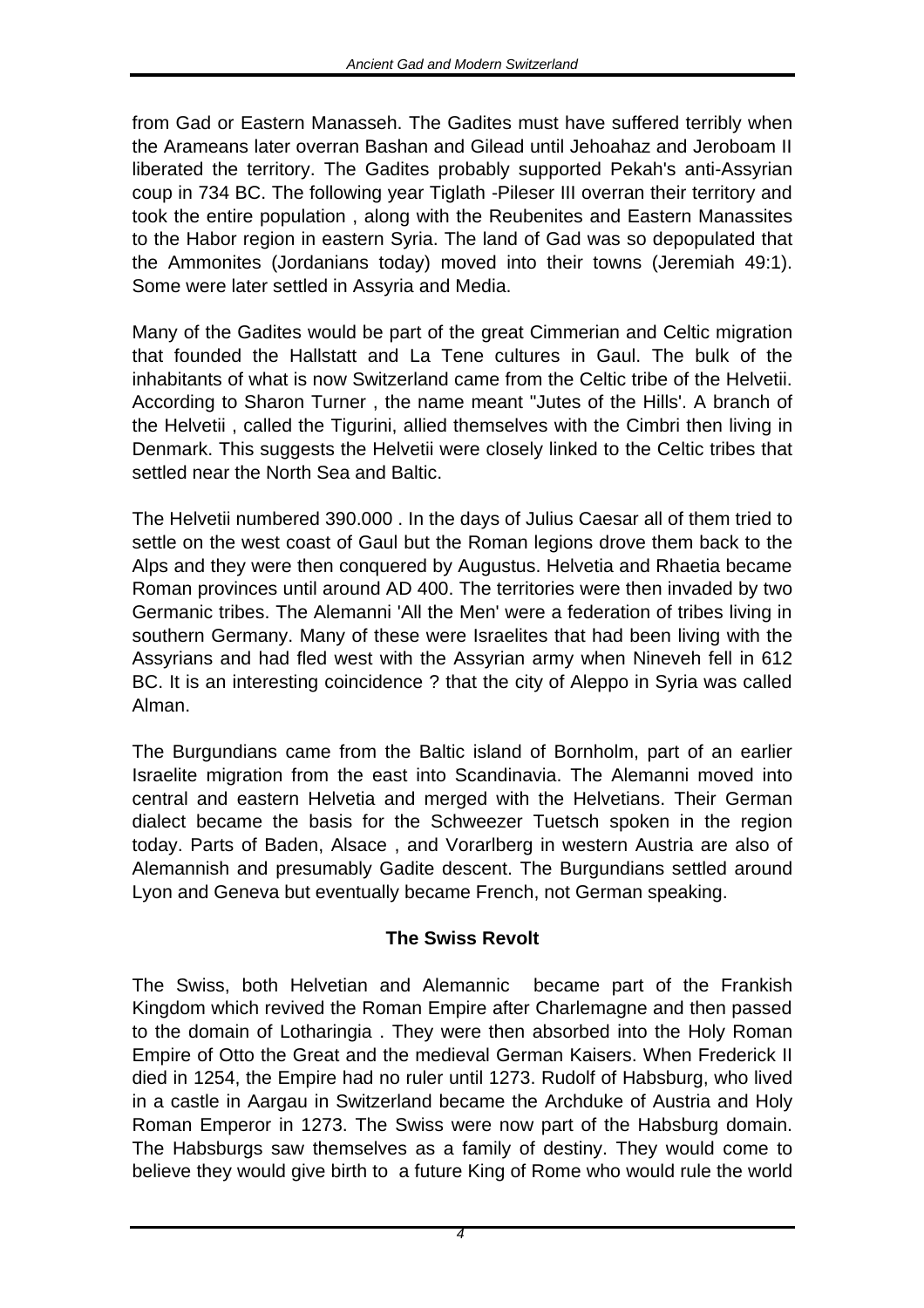and bring an era of world peace. Rudolf saw himself as the defender of the Catholic faith.

The Swiss were destined to strike the first blow against the powerful Roman system that sought to enslave Israel. Already in the 1100's Peter Waldo, a merchant of Lyons of Swiss descent, raised up a religious movement that would sow the seeds of the future Reformation.

The Swiss chafed under Habsburg rule. The wished to preserve their isolation and local, democratic rule. They did not want the Babylonian-style feudal system They revolted. In 1291 three cantons Uri, Schwyz, and Unterwalden gave birth to the Swiss nation. Eri, interestingly enough was one of the sons of Gad. Even more interesting is the presence of the Gadman Valley in Swiss territory. Their first victory against the Habsburgs took place in 1315 at the battle of Morgarten. The three Swiss cantons not only secured their freedom but went on to liberate other cantons. By the early 1400's there were eight Swiss states , including Zurich, Lucerne and Bern. The Swiss became rich and powerful and renowned as fighting mercenaries. They were swift, fearless mountain fighters just like their Gadite ancestors.

Even after the French halted Swiss expansion at the Battle of Marignano in 1405 , everyone prized the Swiss mercenaries that rarely flinched on the field of battle. In the 1470's they fought Charles the Bold of Burgundy. The big climactic war with the House of Austria took place in the Swabian War in the 1490's. In 1499 the Habsburg Emperor Maximilian I recognized Swiss independence from the Holy Roman Empire.

Gad was also to become a lawgiver and arbitrator for Israel. Ulrich Zwingli began the Swiss Reformation but John Calvin took it much further.

Jean Cauvin, or John Calvin was a Frenchman who sought to bring many in Europe back to the laws of God. Calvin's theocracy in Geneva patterned itself upon ancient Israel and inspired the Scottish and Dutch Reformations as well as the Puritans who founded New England. The Swiss were torn by religious conflict as some cantons embraced the Reformation and others remained staunchly Catholic. Switzerland's independence was ensured by the Peace of Westphalia in 1648 which ended the Habsburg attempts to eradicate nationalism and Protestantism.

Europe now passed from Habsburg to French hegemony. In France , a number of philosophers began to question Catholic tradition and call for 'enlightened despotism'. The French Swiss were not immune from these currents but the men of Geneva went much farther and staged a democratic revolution before the American and French Revolutions.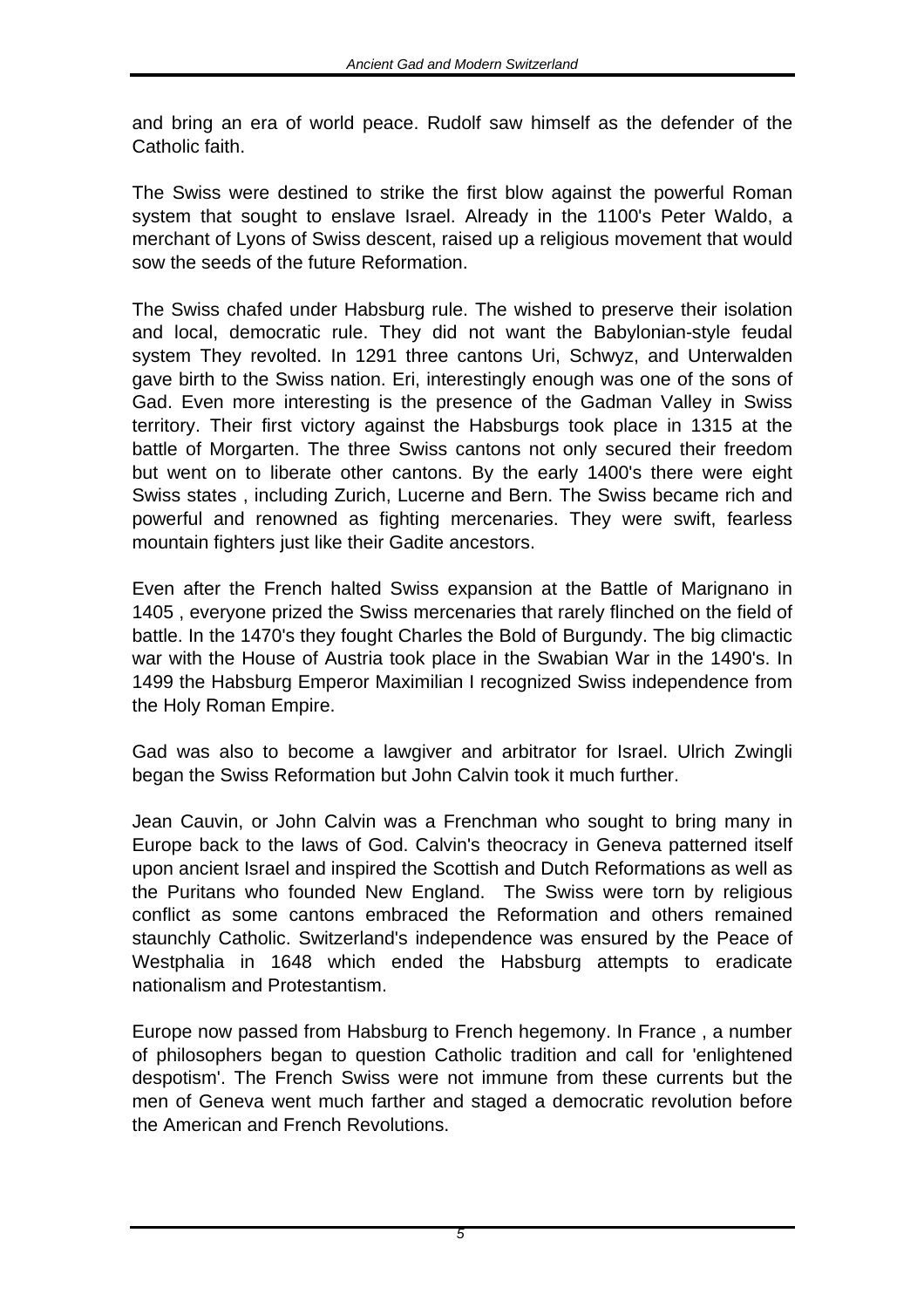Jean Jacques Rousseau led a democratic revolution in Geneva and then inspired a bigger one in France. The men of Gad even in ancient times exhibited democratic proclivities. When the Levite Korah staged his rebellion against Moses he was joined by the Reubenites Dathan, Abiram and On. The rebellion was both religious and civil and was strongest on the south side of Israel's camp, where Reuben was joined by Simeon and Gad. The message of Korah was that authority lay in the people , who had the right of revolution. The Genevans revived these ideas in the person of Jean--Jacques Rousseau .

Rousseau's ideas were picked up in France in 1789, but the French experiment ended in the rule of Napoleon who created another revival of the Roman Empire. Napoleon was the last foreign invader to conquer Switzerland in 1798. Napoleon set up the puppet Helvetic Republic and drove the Swiss once again to a revolt against the Roman conqueror.

Once again Jacob's prophecy came to pass. An invading army defeated and overcame Gad but Gad would win in the end. Napoleon suppressed the Swiss uprisings but in 1803 granted the Swiss local autonomy. Switzerland became a Confederation . Austrian and Russian armies invaded the country and civil war broke out between those who wanted local autonomy and those who wanted a more centralized system. The Congress of Vienna in 1815 ratified Swiss independence and neutrality.

The Bible shows precedents for Swiss neutrality in ancient times. In the wars of Deborah and Barak the Gileadites remained isolated beyond the Jordan and this included the Gadites. In Judges 8: 14-17 Gideon pursued the terrorists of Midian across the Jordan into the territory of Gad. The man of Succoth, however, clung to their strict neutrality and refused to help Gideon's Manassites. Gideon was enraged with them.

During World War II Switzerland was surrounded by Axis territory. Dogfights took place between Swiss and German Messerschmitts. The Swiss collaborated economically with Nazi Europe and provided Hitler with needed reserves of hard currency. They also turned away Jewish and other refugees trying to escape the Nazis. On the other hand, the Swiss prepared for a German invasion. Most Swiss had no sympathy with the totalitarian doctrines of National Socialism. They provided the Allies with vital intelligence and as the tide began to turn and a German invasion became less likely, Switzerland began to open her doors to refugees.

After the war Switzerland continued to maintain her strict policy of neutrality. She became the only country really prepared to survived a nuclear war. The Swiss did not join the United Nations for decades and refused membership in NATO. Foreigners are still not welcome in Switzerland.